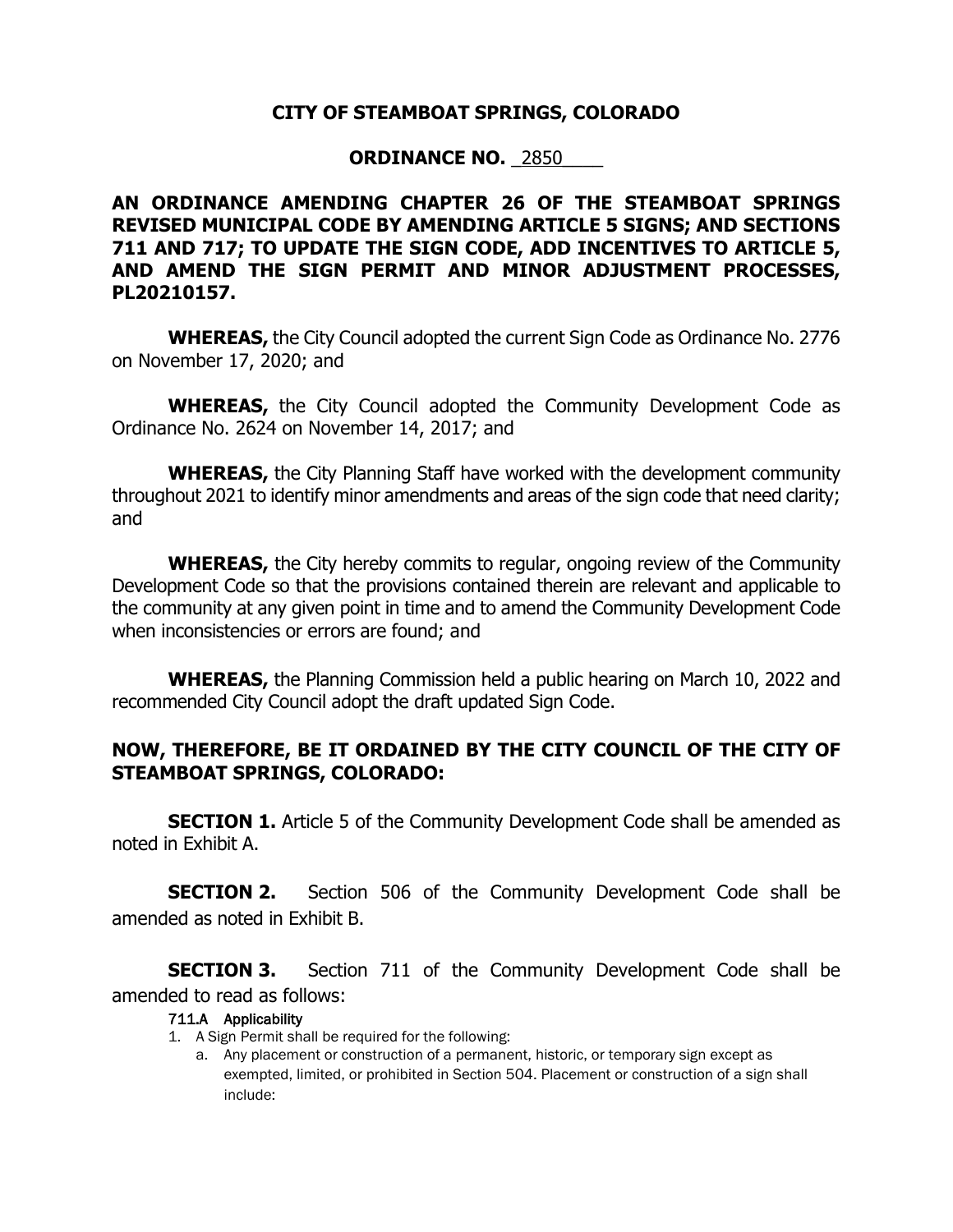- i. Erection, alteration, installation, relocation, reconstruction, enlargement, lighting, addition of color, color differentiation, or display of a sign that was not previously visible; or
- ii. The painting or application of wall or window signs.
- b. Any sign approved by Minor or Major Adjustment.
- c. Any sign that does not meet standards or is approved through Alternative Compliance.
- c. Any sign that is included in a Sign Plan.
- d. Any alterations to a sign that are not consistent with sign maintenance as defined in Section 508.D. Alteration includes but is not limited to changes to sign area, materials, structure, size, location, or lighting of an existing sign. or any alteration to a window sign.
- e. Any addition of differentiated background, or modification of a differentiated background.  $er$ modification of background differentiation of a sign.

**SECTION 4.** Section 717.B of the Community Development Code shall be amended to read as follows:

- 2. Minor Adjustment approval is required for the following types of variations or modifications to standards specified in Article 5:
	- a. Variations of 10 percent or less of any dimensional or numerical standard.
	- b. Changes to a sign that are

**SECTION 5.** All ordinances heretofore passed and adopted by the City Council of the City of Steamboat Springs, Colorado, are hereby repealed to the extent that said ordinances, or parts, thereof, are in conflict herewith.

**SECTION 6.** If any section, subsection, clause, phrase or provision of this Ordinance is, or the application thereof to any person or circumstance, shall to any extent, be held by a court of competent jurisdiction to be invalid, void or unconstitutional, the remaining sections, subsections, clauses, phrases and provisions of this Ordinance, or the application thereof to any person or circumstance, shall remain in full force and shall in no way be affected, impaired or invalidated.

**SECTION 7.** The City Council hereby finds, determines, and declares that this Ordinance is necessary for the immediate preservation of the public peace, health, and safety.

**SECTION 8.** This Ordinance shall take five effect (5) days after its publication following final passage, as provided in Section 7.6 of the Steamboat Springs Home Rule Charter.

**SECTION 9.** A public hearing on this ordinance shall be held on May 3, 2022 at 5:00 P.M. in the Citizens Hall meeting room, Centennial Hall, Steamboat Springs, Colorado.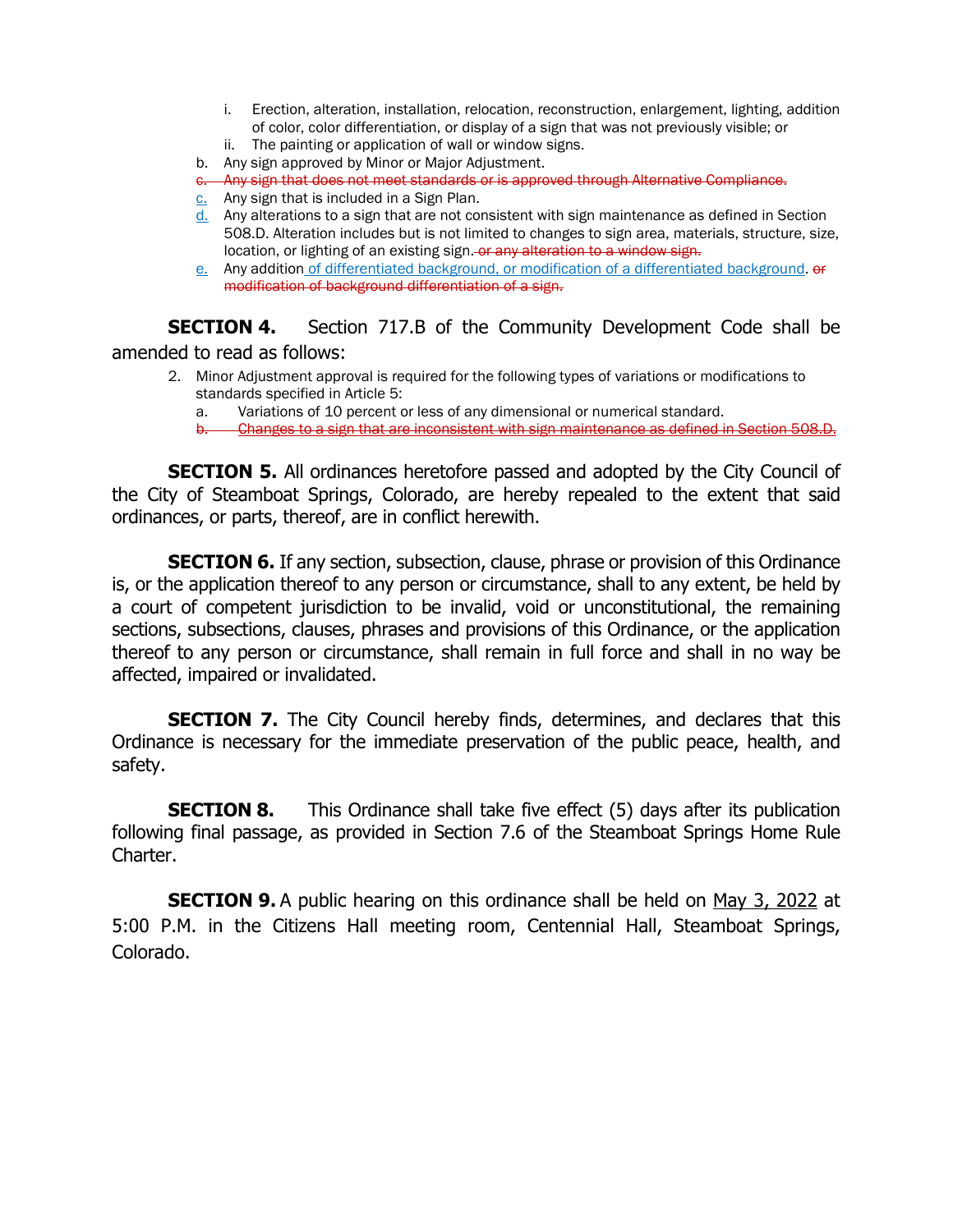**INTRODUCED, READ AND ORDERED** published, as provided by law, by the City Council of the City of Steamboat Springs, at its regular meeting held on April 5, 2022.

**Robin Crossan** 

**Robin Crossan, President Steamboat Springs City Council**

**ATTEST:**

 $\sim$   $-0600$ Julie Franklin Date: 2022.05.16 13:48:48 -06'00'

**Julie Franklin, CMC City Clerk**

**FINALLY READ, PASSED, AND APPROVED** this 3rd day of May, 2022.

\_\_\_\_\_\_\_\_\_\_\_\_\_\_\_\_\_\_\_\_\_\_\_\_\_\_\_\_\_\_\_\_\_

**Robin Crossan, President Steamboat Springs City Council**

**ATTEST:**

 $\sim$  -06'00' Julie Franklin Digitally signed by Julie Franklin -06'00'

**Julie Franklin, CMC City Clerk**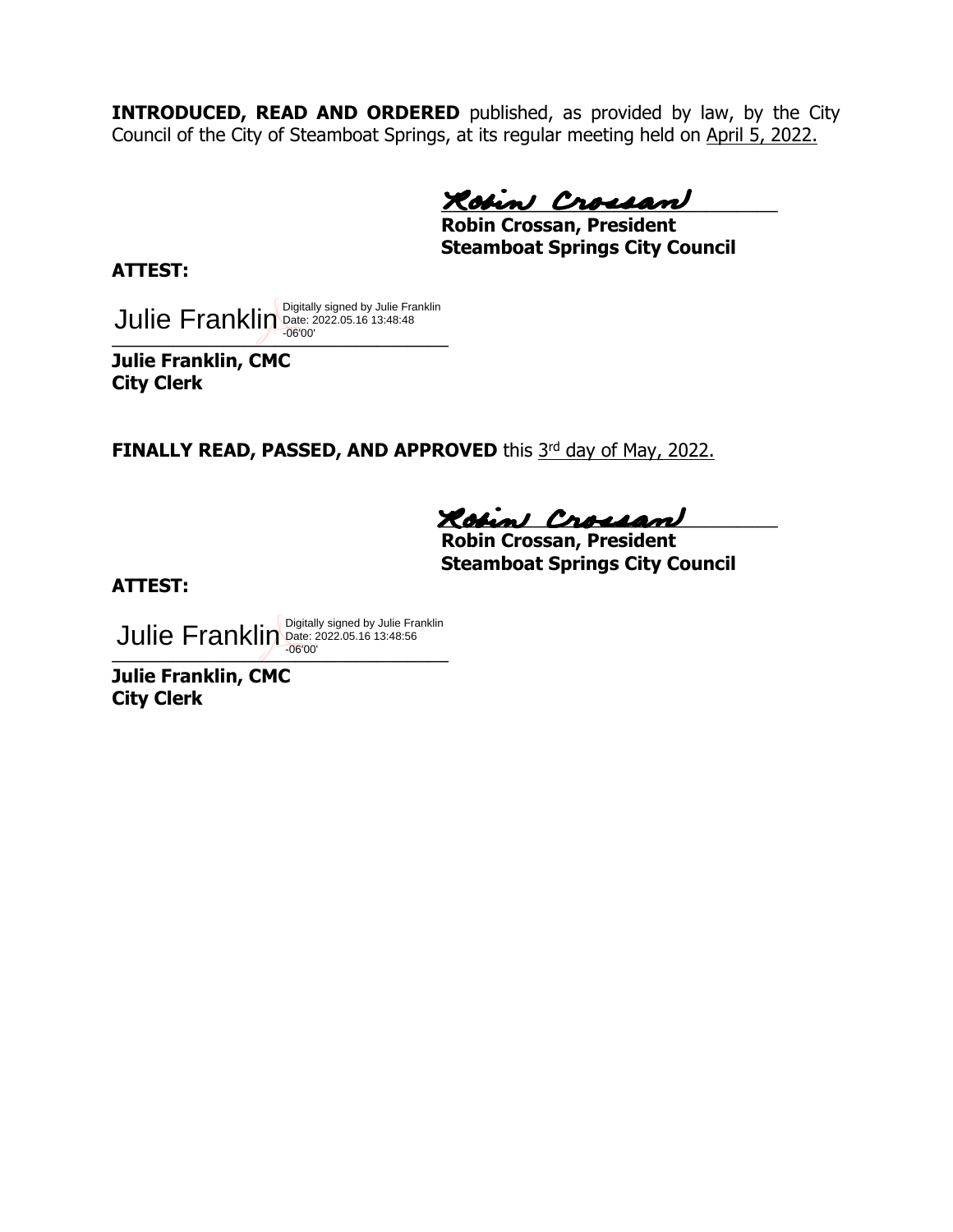# Exhibit A

# **1) Add 502.D as follows:**

## 502.D Incentives, Reduction of Nonconforming Signs

- The following incentives apply to properties where existing signage is nonconforming.
	- 1. New Sign Permit for a Nonconforming Sign If a nonconforming sign requires a sign permit and does not have one, no alterations are being proposed, and the sign is determined to be legally nonconforming, the nonconforming sign may be permitted without a fee.
	- 2. Addition of a new Sign Type One new sign of a new sign type may be added to a property if one nonconforming sign is removed or brought

into compliance with the current code. The new sign shall meet all standards.

# 3. Illumination Alteration

Lighting may be added to one sign or sign lighting may be altered to utilize current standards without a Major Adjustment process if one nonconforming sign is removed or brought into compliance with the current code. The new lighting shall meet all standards.

## 4. Sign Area Alteration

An existing sign that exceeds the sign area standard may be reduced in area so that it is no more than ten percent over the standard. The sign may be altered without an Adjustment process. The altered sign shall meet all other standards.

# 5. Sign Height Alteration

An existing sign that exceeds the sign height standard may be reduced in height so that it is no more than ten percent over the standard. The sign may be altered without an Adjustment process. The altered sign shall meet all other standards.

## 6. Change to Sign Location

If a legally nonconforming sign proposes no alterations other than a change of location, the sign may be moved to a conforming location without an Adjustment process. The moved sign shall meet all other standards.

## 7. Cabinet/Box Removal

A nonconforming Cabinet/Box sign may be removed and replaced with a different sign type of the same size without an Adjustment process. The new sign shall meet all other standards.

## 8. Reduction of Pole Signs

- a. A Pole sign may be reduced to a maximum of 10 feet in height without approval of an Adjustment if the altered sign complies with all other Freestanding sign requirements.
- b. A pole sign may be removed and the sign area from the pole sign may be added to other existing signs on the site without an Adjustment process. Existing signs shall be increased by no more than 10% over the standard area for the sign.

# 9. Use of Permanent Materials

A sign constructed of materials that are not permanent as specified in this Article, may be removed and replaced with a sign constructed of permanent materials at a size equivalent to the existing sign without approval of an Adjustment.

# **2) Amend 503.E as follows:**

The Single-Family Residential Context Area includes the Open Space and Recreation (OR), Residential Estate (RE-1, RE-2), Residential Neighborhood (RN-1, RN-2, RN-3), Residential Old Town (RO), and Mobile Manufactured Home (MH) zone districts and the Neighborhood Edge (T2-NE) transect zone.

# **3) Amend 504.B as follows:**

# 2. Limited Signs (L)

Limited sign types are sign types that, when in compliance with all applicable standards, are allowed without a Sign Permit. Sign owners are encouraged to submit a Sign Compliance form for Permanent Limited sign types.

# 4. Signs Allowed by Alternative Compliance

A sign may vary standards using Alternative Compliance in Section 507.B. Permitted sign types shall be approved for Alternative Compliance by a Sign Permit. Limited sign types shall be approved for Alternative Compliance by completing a Sign Compliance form.

# **4) Amend Table 504.1, as follows:**

Table 504-.1 Permitted and Limited Sign Types

|                         | <b>Context Areas</b> |     |           |                 |           |            |    |
|-------------------------|----------------------|-----|-----------|-----------------|-----------|------------|----|
| Sign Type               | <b>SFR</b>           | MFR | <b>BA</b> | TCC <sup></sup> | <b>PC</b> | <b>CCR</b> | IС |
| Permanent Sign Category |                      |     |           |                 |           |            |    |
| Window <sup>2</sup>     |                      |     | n         |                 |           | D.         |    |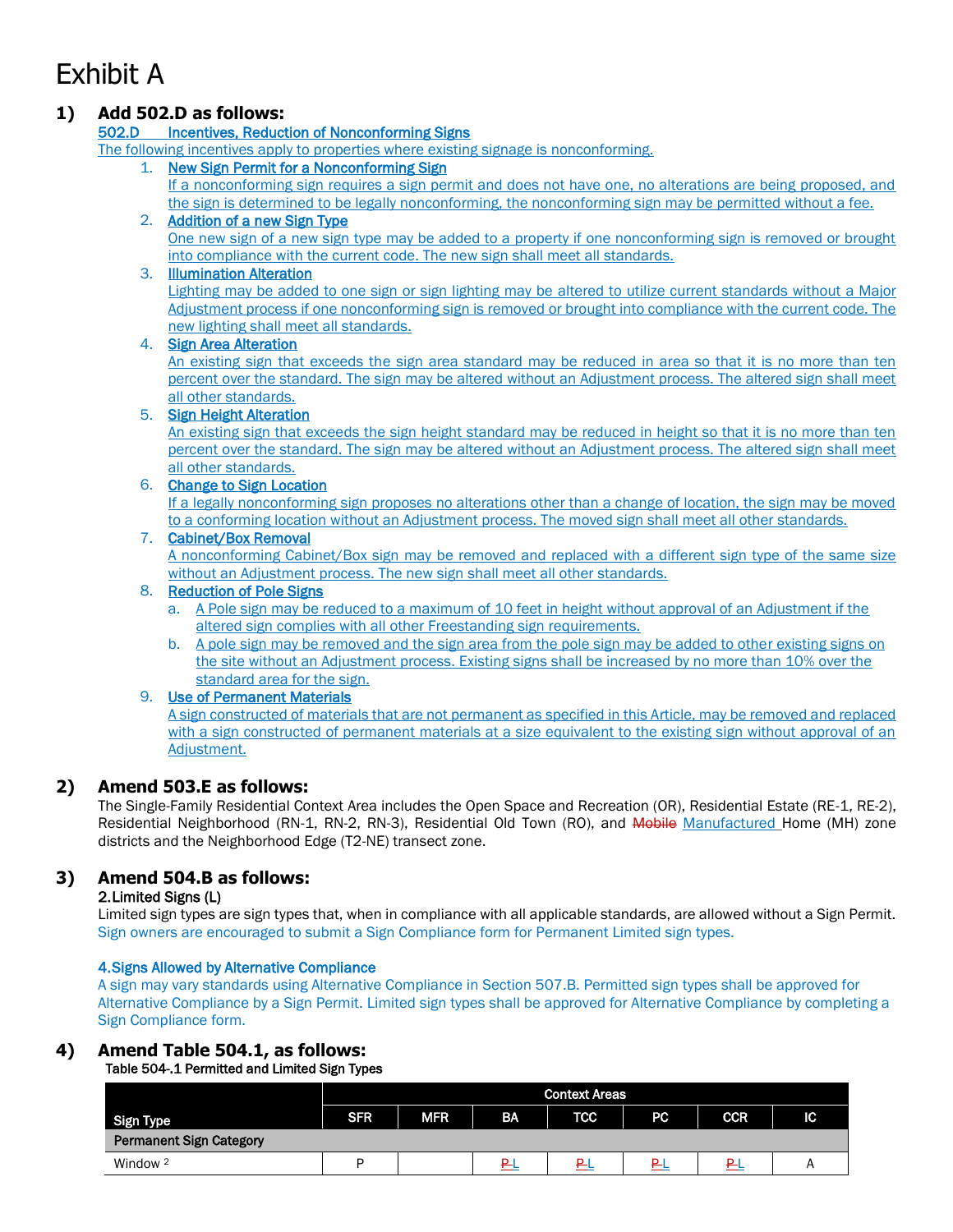# **5) Amend 504.D.11 as follows:**

11. Off-premises signs, unless allowed by an approved Major Adjustment, Variance, or Development Plan as outlined in this Article.

# **6) Amend 504.E as follows:**

# 1. Historic Sign Permit

- a. An Historic Sign Permit shall be issued by the Planning Director for:
	- i. A sign designated as an Historic Resource or Local Landmark on the Local Register; or
	- ii. A sign determined by the Historic Preservation Commission to be important to or a contributing feature of an Historic Resource, Local Landmark, or Contributing Property.
	- iii An obsolete sign designated as an Historic Resource or Local Landmark, or determined to be a contributing feature of an Historic Resource or Local Landmark.

# **7) Amend 505.A as follows:**

Alteration. Any change to the sign area, copy, materials, structure, size, location, or lighting of an existing sign.

Foot-Lambert (fL). The unit of measure expressing the amount of light emitted by or reflecting off a surface. A measure of luminance.

Interior Sign. A sign placed within a building that is not accessible to public view and does not contain characteristics of an advertising sign.

Interior Sign. A sign placed within a building or a project area that does not contain characteristics of an advertising sign and is not easily visible from a public right-of-way, private street easement, or similar public view as determined by the Planning Director.

Luminance. Luminance is the measure of light output at its source or the measure of light output of an illuminated surface, a measure of brightness, that does not vary with ambient light conditions. Luminance is measured in footlamberts.

Nit (cd/m2). A unit of measure for luminance or brightness, one nit is one candela per square meter.

# **8) Amend 505.B as follows:**

Neon Sign. A sign that utilizes neon or other gases within translucent tubing or that has an appearance similar to a neon sign that utilizes a different light source.

# **9) Amend 507.B as follows:**

- 4. Sign Compliance
	- a. Purpose

The purpose of Sign Compliance is to develop an inventory of signage over time and ensure compliance with standards in Article 5.

b. Applicability

A Sign Compliance form is encouraged for existing or proposed Permanent Limited Sign Types listed in Table 504-1.

- c. Procedures
	- A Sign Compliance form may be submitted at any time.
	- ii. Review shall be prior to or concurrent with review of another development application or building permit, if applicable.

# d. Criteria for Approval

Sign Compliance forms shall be approved upon a finding that the following criteria are met:

- The proposed sign complies with standards listed in Article 5.
- The proposed sign complies with all other applicable requirements of this CDC.

# e. Term and Effect of Approval

- i. Approval of a Sign Compliance form shall be final on the date of the Planning Director's signature on the form.
- ii. Approval of a Sign Compliance form shall remain in effect for perpetuity, until amended, or until the sign is terminated based on provisions in this CDC.

## **Amendments**

Amendments to a Sign Compliance form shall be approved through the Sign Compliance process.

# **10) Amend 508.C as follows:**

# 2. Permanent Signs

- a. Materials may include but are not limited to metal, glass, stone, concrete, brick, plexiglass, fiberglass, wood, or other approved materials.
- b. Premium materials may include but are not limited to metal, glass, stone, concrete, brick, or other approved materials.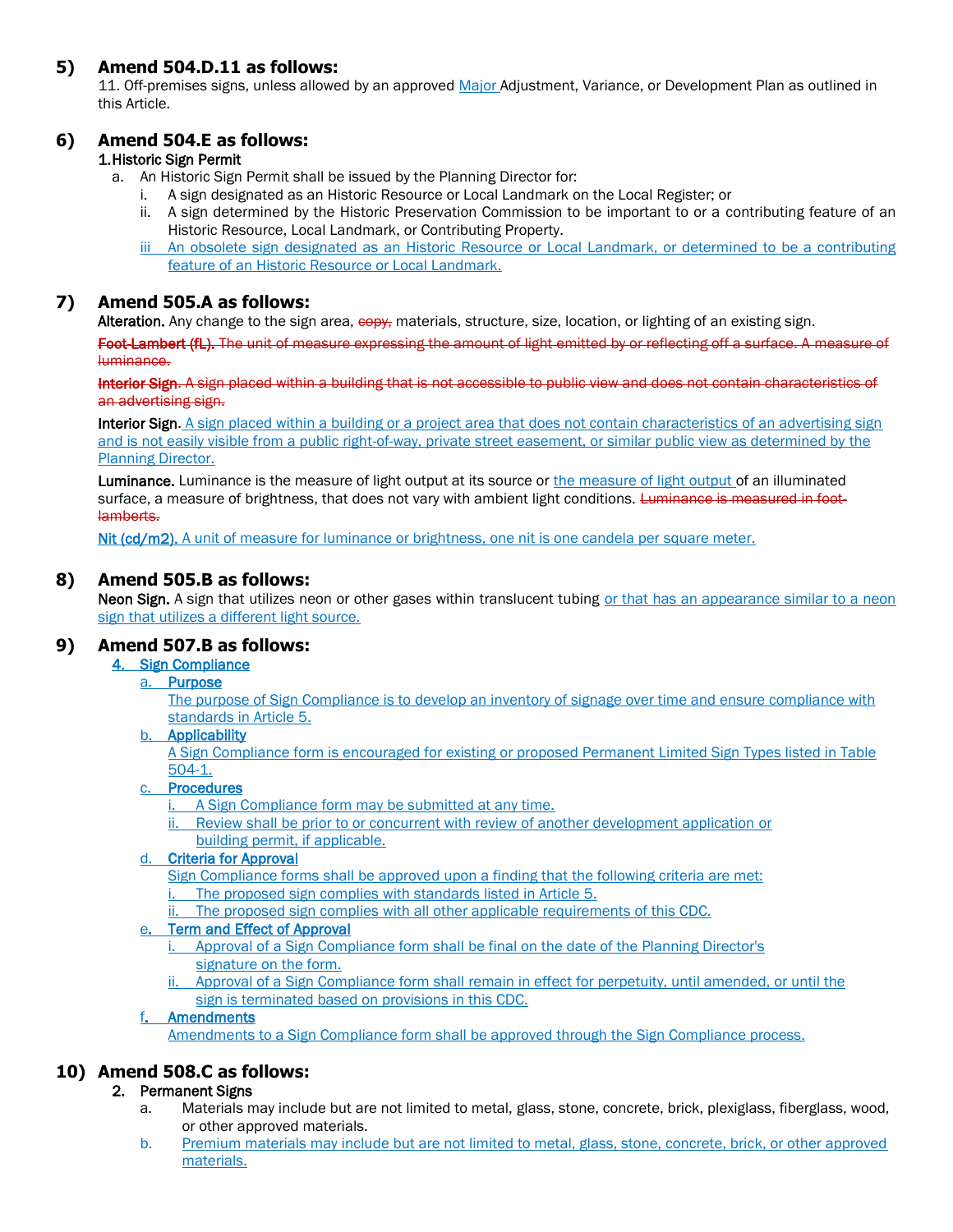- b.c. Woven fabrics or vinyl fabrics that are intended for long-term exterior use and that are permanently secured to a structure may be used for sign types where specified.
- e.d. Paint, vinyl, or other similar materials may be used for window signage.
- d.e. Plastic substrate, plywood, unfinished wood, or similar materials are prohibited.

# **11) Amend 508.E as follows:**

## 2. Illuminance (Light Trespass)

## a. Internally or Externally Illuminated Signs

- Illuminance of a sign shall not exceed 0.3 foot-candles over ambient lighting at the measurement distance or primary or secondary frontage property line or at 10 feet beyond the primary or secondary frontage property line, whichever is closer to the sign greater. Refer to Section 506 for rules of measurement.
- ii. Illuminance of a sign shall not exceed 0.3 foot-candles over ambient lighting at any other property line that is not a primary or secondary frontage. Refer to Section 506 for rules of measurement.

### b. Electronic Changeable Message Signs (EMC)

Illuminance of a sign shall not exceed 0.3 foot-candles over ambient lighting when measured at the measurement distance, Refer to Section 506 for rules of measurement.

## 4. Luminance (Brightness)

An internally illuminated sign or electronic changeable message sign (EMC) or an external light source shall meet the following luminance standards: shall be equipped with a sensor or other device that can be programmed to adjust the display's brightness according to ambient light conditions.

- a. During daytime hours between sunrise and sunset, sign or light source brightness shall not exceed 4,800 footlamberts, 6,500 nits, or 5,000 Kelvin.
- b. During nighttime hours between sunset and sunrise, and during low light conditions, sign or light source brightness shall not exceed be between 90 and 200 foot lamberts150 nits, or 3,000 Kelvin.

# **12) Amend 508.G as follows:**

## Use and Activity Standards for Signs

The following uses and activities include standards for signage in addition to those listed in this Article. Additional standards may be found in Article 3 or Article 4 as the CDC is amended over time. This may not be a complete list of specific use or activity standards for signs.

- 1. Marijuana Primary Caregiver, Medical
- 2. Marijuana Store
- 3. Marijuana Testing Facility
- 4. Marijuana-Infused Products Manufacturing
- 5. Marijuana Cultivation, Medical/Retail
- 6. Mobile Food Unit
- 6. 7. Towing of Vehicles

# **13) Amend 509.A as follows:**

| <b>Standards</b>                |            |           |         |        |         |
|---------------------------------|------------|-----------|---------|--------|---------|
| <b>Number of Signs</b>          | <b>MFR</b> | BA        | тсс     | PC     | CCR     |
| Canopy                          |            |           |         |        |         |
| Per Primary Frontage Entrance   | 1 max.     | 1 max.    | 1 max.  | 1 max. | 1 max.  |
| Per Secondary Frontage Entrance | 1 max.     | . max.    | '. max. | 1 max. | 1 max.  |
| <b>Awning</b>                   |            |           |         |        |         |
| Per Use                         | $32$ max.  | $32$ max. | 32 max. | 32 max | 32 max. |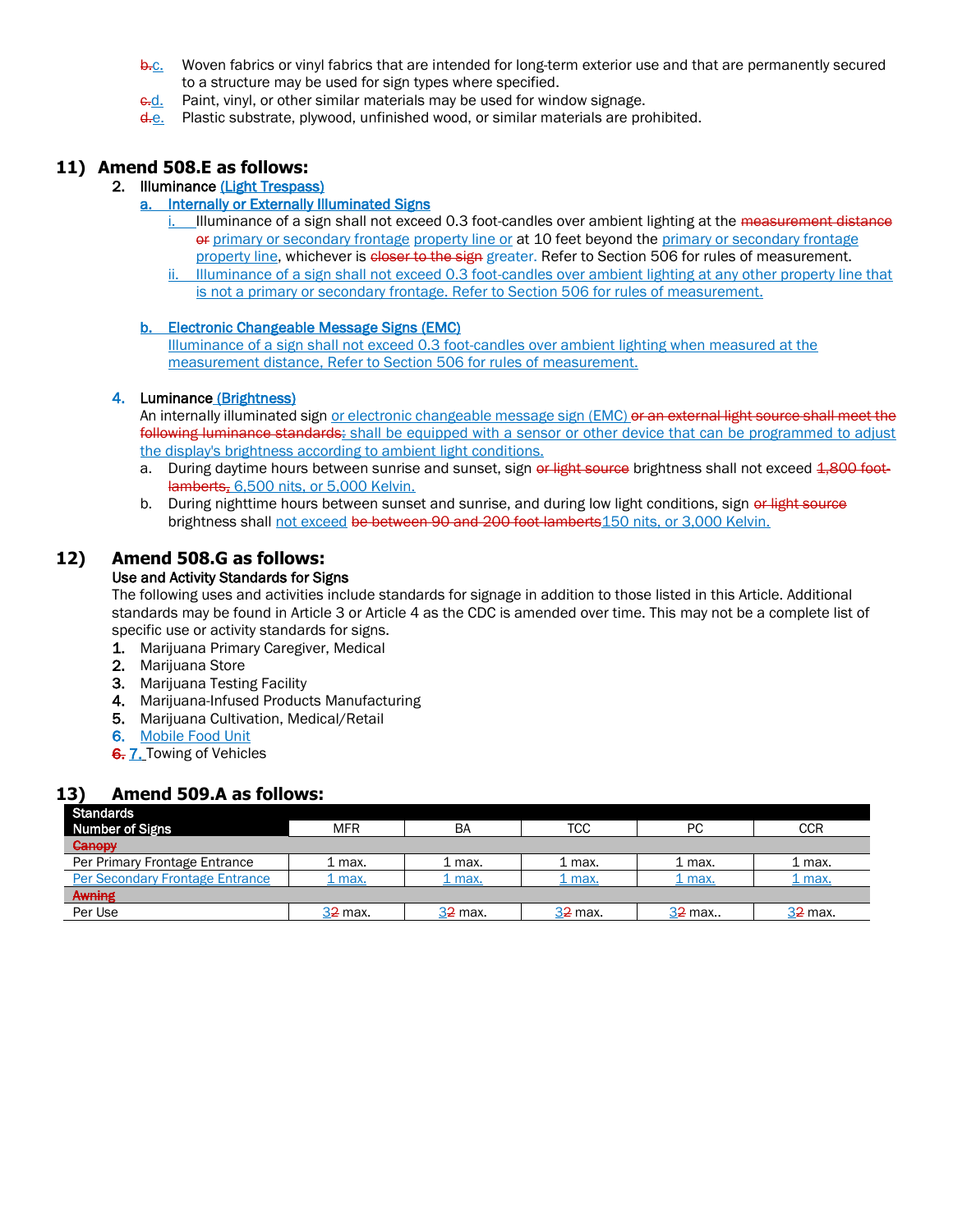# **14) Amend 509.B as follows:**

Electronic Changeable Message Standards

Sign content shall remain static and have a hold time of a minimum of eight seconds. Sign content transitions shall be instantaneous, without any transition animation.

Sign content shall not move, blink, flash, or be animated in any way.

Signs shall be equipped with a sensor or other device that can be programn automatically adjust the display's brightness according to ambient light conditions.

Sign luminance (brightness) shall be no more than 2,000 fL during the hours between sunrise and sunset.

During nighttime hours and low light conditions sign luminance (brightness) shall be between 90 and 200 fL.

Illuminance of an EMC shall not exceed 0.3 foot-candles over ambient lighting when measured at the measurement distance, see Table 509-1 and Section 506 for rules of measurement.

Illuminance measurement requires two steps:

- First, ambient light shall be measured with the sign turned off.
- Second, sign light output shall be measured with the sign turned on as a solid
- white display.

The difference between the two measurements shall be 0.3 foot-candles or less.

Pixel Pitch for Freestanding and Marquee EMC signs shall be no less than 10 MM, see Figure 509-1.

Pixel Pitch for Display EMC signs shall be no less than 8 MM, see Figure 509-1.

#### Table 509-1. **EMC Measurement Distance**

| <b>Sign Area</b> | <b>Measurement</b><br><b>Distance</b> |
|------------------|---------------------------------------|
| 10 <sub>sf</sub> | 32 ft                                 |
| 15sf             | 39 ft                                 |
| 20sf             | 45 ft                                 |
| 25sf             | 50 ft                                 |
| 30 sf            | 55 ft                                 |
| 32sf             | 57 ft                                 |

For signs with sign area, measured in square feet, other than those specifically listed, the measurement distance shall be calculated using the following formula:

 $\mathring{\mathsf{M}}$ easurement Distance =  $\sqrt{\mathop{\mathrm{(Sign\,Area\,sf\,} x\,100)}}$ 

## **15) Amend 509.C as follows:**

Sign Permit. Signs may require a permit as specified in Table 504-1.

| <b>Standards</b>                         |    |                                                 |    |            |  |  |  |
|------------------------------------------|----|-------------------------------------------------|----|------------|--|--|--|
| <b>Number of Signs</b>                   | BA | TCC                                             | РC | <b>CCR</b> |  |  |  |
| <b>Pedestrian-Oriented Display Signs</b> |    |                                                 |    |            |  |  |  |
| Per Nonresidential Use                   |    |                                                 |    |            |  |  |  |
| <b>Vehicle-Oriented Display Signs</b>    |    |                                                 |    |            |  |  |  |
| Per Nonresidential Use                   |    | May be allowed by Major Adjustment<br>$24$ max. |    |            |  |  |  |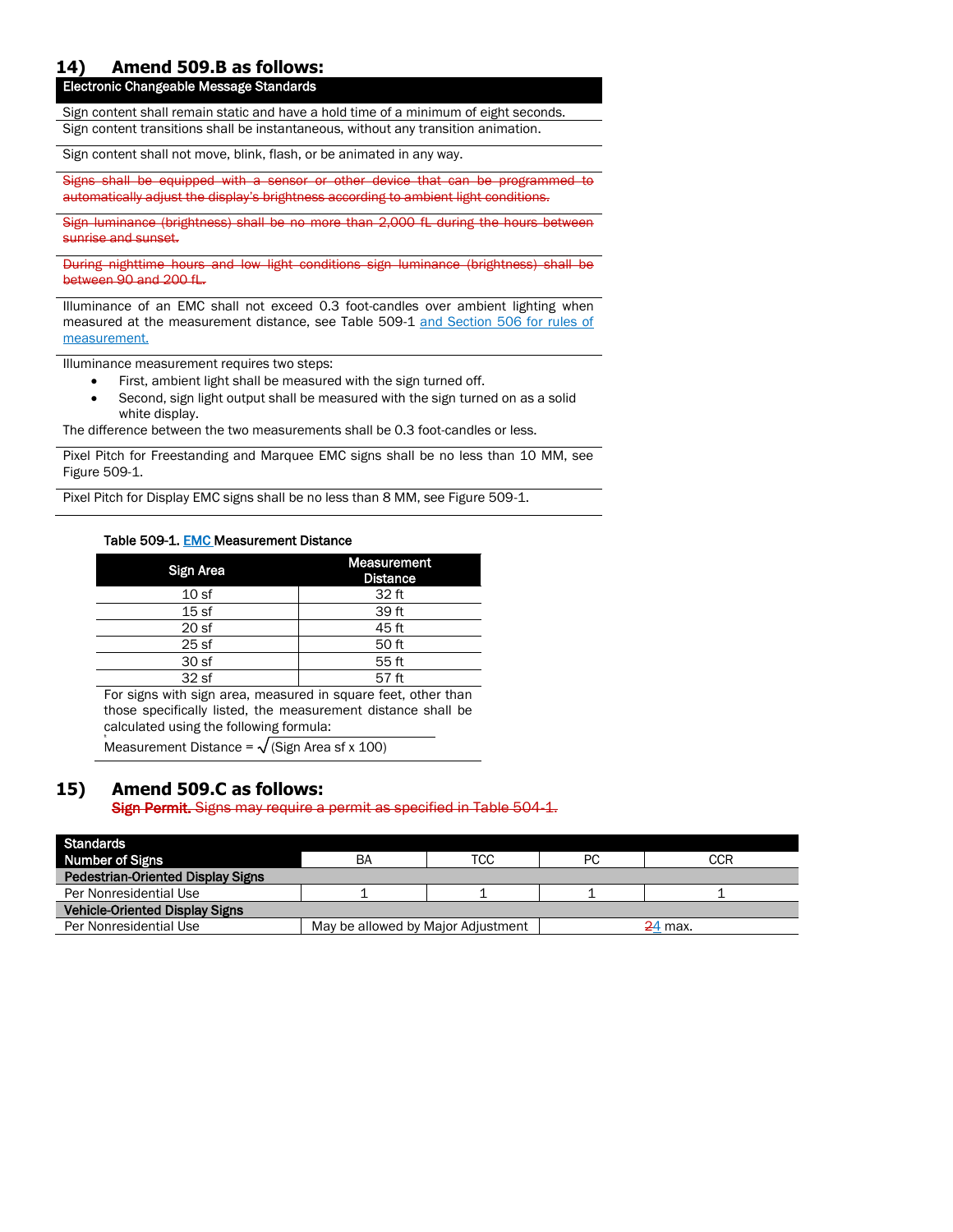# **16) Amend 509.E as follows:**

| <b>Structure Design Standards</b>   |                         |
|-------------------------------------|-------------------------|
| Sign Base-required                  | $1$ min.                |
| Sign Poles- optional <sup>1,2</sup> | $1$ or $2$              |
| Base Width                          | $\geq$ Sign Face        |
| Base Height                         | Max. 50% of Sign Height |
| Pole Height <sup>3</sup>            | Max. 30% of Sign Height |

Poles and a base may be used in combination to support a sign. Each component shall meet the standards listed in this section. <sup>1</sup>When a sign includes only one pole, the pole shall be offset, not in the middle of the width of the sign and closer to a vertical edge of the sign than to the middle.

<sup>2</sup>Signs with a single pole shall include a pole that is at least 30% of the width of the sign.

**3Pole Height shall be less than Base Height.** 

## Alternative Compliance

Landscaping, including plants, rocks, or structures, may be used instead of a traditional sign base. Landscaping shall provide year-round height equivalent to sign base standards

### Limitations

L

Freestanding Signs shall be located on a Pedestrian Active Building Frontage. Frontage Substitution is prohibited for Freestanding Signs.

## **17) Amend 509.F as follows:**

Sign Permit. Signs may require a permit as specified in Table 504-1.

| <b>Standards</b>                                                                                                              |                   |                         |             |                   |            |            |          |  |  |
|-------------------------------------------------------------------------------------------------------------------------------|-------------------|-------------------------|-------------|-------------------|------------|------------|----------|--|--|
| <b>Number of Signs</b>                                                                                                        | <b>SFR</b>        | <b>MFR</b>              | <b>BA</b>   | <b>TCC</b>        | <b>PC</b>  | <b>CCR</b> | IC       |  |  |
| Attached to a structure, per Use Per Use                                                                                      | 2 max.            | 4 max.                  |             |                   | No max.    |            |          |  |  |
| Detached <sup>2</sup> per Use                                                                                                 | 2 max.            | 4 max.                  |             |                   | 4 max.     |            |          |  |  |
| Sign Area                                                                                                                     |                   |                         |             |                   |            |            |          |  |  |
| Per sign                                                                                                                      | 1.5 <sub>sf</sub> | $1.5$ sf                | $1.5$ sf    | $1.5$ sf          | $1.5$ sf   | $1.5$ sf   | $1.5$ sf |  |  |
| Total Sign Area per Use                                                                                                       | $3-6$ sf          | $4.512$ sf              | $6 - 15$ sf | 4.512 sf          | $4.512$ sf | $6-15$ sf  | 4.512 sf |  |  |
| <b>Sign Height</b>                                                                                                            |                   |                         |             |                   |            |            |          |  |  |
| <b>Attached to a Structure</b>                                                                                                |                   | <b>Pedestrian Level</b> |             |                   |            |            |          |  |  |
| Detached <sup>2</sup>                                                                                                         | $6'$ max          |                         |             |                   |            |            |          |  |  |
| Design                                                                                                                        |                   |                         |             |                   |            |            |          |  |  |
| Single-Face Sign                                                                                                              | Allowed           |                         |             |                   |            |            |          |  |  |
| Cabinet/Box Sign                                                                                                              | Prohibited        |                         |             |                   |            |            |          |  |  |
| Changeable Message                                                                                                            |                   | Prohibited              |             |                   |            |            |          |  |  |
| Neon Sign <sup>1.3</sup>                                                                                                      |                   | Prohibited<br>Allowed   |             |                   |            |            |          |  |  |
| 1A maximum of 50% of total sign area may be neon signage.                                                                     |                   |                         |             |                   |            |            |          |  |  |
| 2A detached incidental sign may be a single pole sign that is exempt from other pole sign and freestanding sign requirements. |                   |                         |             |                   |            |            |          |  |  |
| <sup>3</sup> A neon sign shall be attached to a structure and shall not be a detached sign.                                   |                   |                         |             |                   |            |            |          |  |  |
| <b>Illumination</b>                                                                                                           |                   |                         |             |                   |            |            |          |  |  |
| <b>Attached to a Structure</b>                                                                                                |                   |                         |             |                   |            |            |          |  |  |
| Internal                                                                                                                      | Prohibited        |                         |             |                   | Allowed    |            |          |  |  |
| External                                                                                                                      |                   |                         |             | Prohibited        |            |            |          |  |  |
| Detached                                                                                                                      |                   |                         |             |                   |            |            |          |  |  |
| <b>Internal</b>                                                                                                               |                   |                         |             | <b>Prohibited</b> |            |            |          |  |  |
| <b>External</b>                                                                                                               |                   |                         |             | <b>Prohibited</b> |            |            |          |  |  |
| <b>Limitations</b>                                                                                                            |                   |                         |             |                   |            |            |          |  |  |

Incidental Signs shall be attached to a structure.

# **18) Amend 509.G as follows:**

| <b>Standards</b>             |                |      |  |  |
|------------------------------|----------------|------|--|--|
| <b>Number of Signs</b>       | <b>TCC</b>     | РC   |  |  |
| Per Building                 | $\overline{2}$ | 2    |  |  |
| Sign Area                    |                |      |  |  |
| Per sign                     | 6 sf           | 6 sf |  |  |
| Total Sign Area per Building | 6 sf           | 6 sf |  |  |
| <b>Illumination</b>          |                |      |  |  |
| Internal                     | Prohibited     |      |  |  |
| External                     | Allowed        |      |  |  |
| <b>Limitations</b>           |                |      |  |  |

An integral sign may be substituted for one wall sign where allowed as specified in Table 504-1.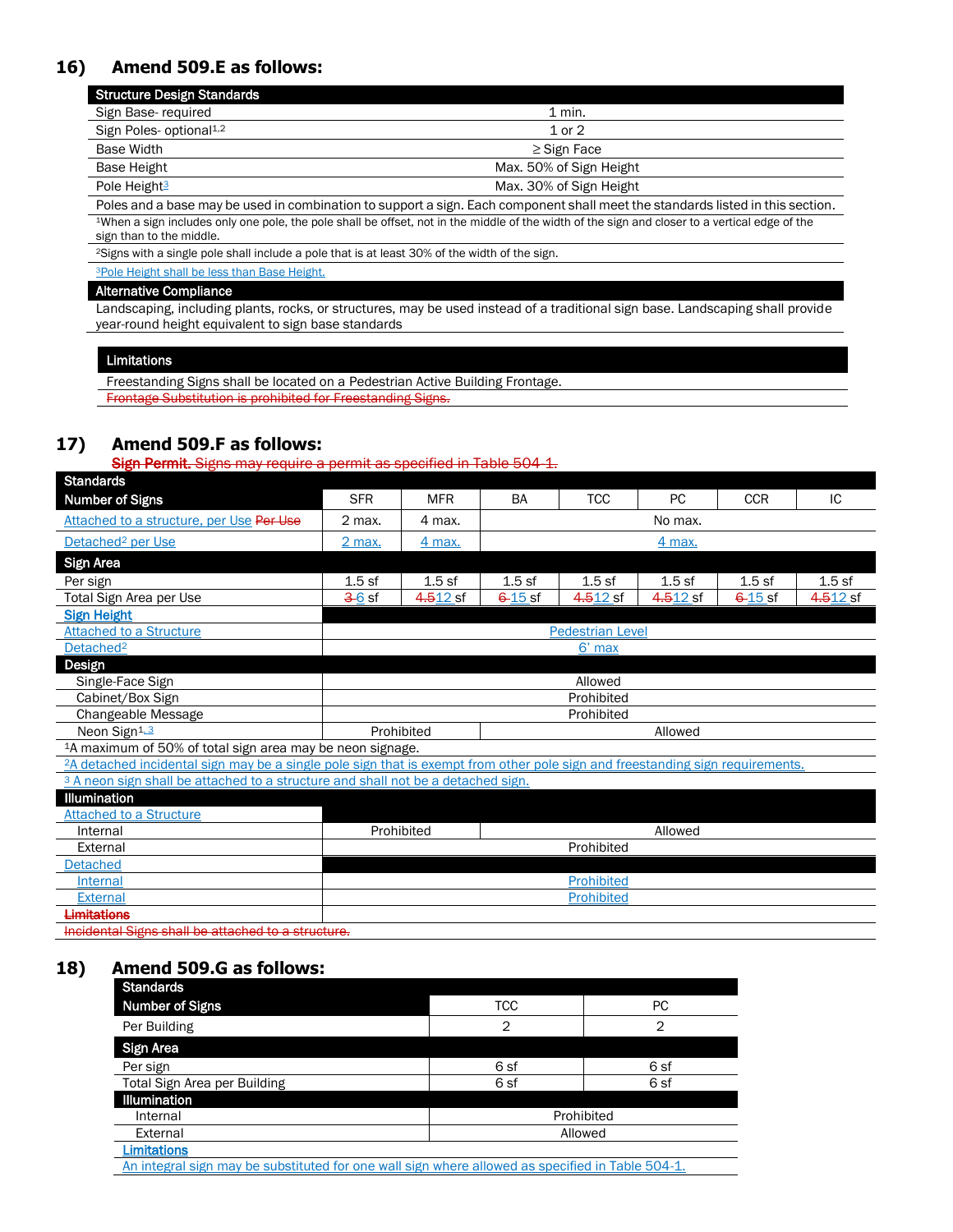# **19) Amend 509.I as follows:**

Sign Permit. Signs may require a permit as specified in Table 504-1.

# **20) Amend 509.K as follows:**

| <b>Standards</b>            |   |                     |    |
|-----------------------------|---|---------------------|----|
| of Signs<br>Number of       | B | $T^{\prime}$<br>◡   | n/ |
| Per<br>' Nonresidential Use |   | <b>42 max.</b><br>_ |    |

# **21) Amend 509.L as follows:**

| Standards                                            |            |                                                                  |     |        |            |    |  |  |
|------------------------------------------------------|------------|------------------------------------------------------------------|-----|--------|------------|----|--|--|
| Amount                                               | <b>MFR</b> | BA                                                               | TCC | PC.    | <b>CCR</b> | IC |  |  |
| <b>Primary Frontage</b>                              |            | 1 sf of sign area per 1 linear foot of individual use Frontage   |     |        |            |    |  |  |
| Secondary Frontage                                   |            | 0.2 sf of sign area per 1 linear foot of individual use Frontage |     |        |            |    |  |  |
| Number of Signs <sup>1</sup>                         |            |                                                                  |     |        |            |    |  |  |
| Per use, per Primary Frontage                        |            | $4$ no max.                                                      |     |        |            |    |  |  |
| Per use, per Secondary Frontage                      |            | $4$ no max.                                                      |     |        |            |    |  |  |
| Per Nonresidential Lot <sup>1</sup> Primary Frontage |            |                                                                  |     | 1 max. |            |    |  |  |
|                                                      |            |                                                                  |     |        |            |    |  |  |

<sup>1</sup>A nonresidential lot is allowed one wall sign that is not specific to an individual use and may be used for the entire lot. The sign shall meet sign area and number of signs standards as listed above and shall count toward total sign area.

# **22) Amend 509.M as follows:**

Sign Permit. Signs shall require a permit as specified in Table 504-1.

| Standards                                              |                                                                                                                                                                               |     |    |     |  |  |  |
|--------------------------------------------------------|-------------------------------------------------------------------------------------------------------------------------------------------------------------------------------|-----|----|-----|--|--|--|
| <b>TARACTER</b>                                        | ΒA                                                                                                                                                                            | тсс | מם | CCR |  |  |  |
| <b>Driman</b> Frontado<br><del>Fillnary Frontage</del> | 0.3 sf of sign area per 1 linear foot of individual nonresidential use Frontage                                                                                               |     |    |     |  |  |  |
| Secondary Frontade<br><del>ocoonuary montage</del>     | 0.3 ef of eign area nor 0.5 linear foot of individual nonresidential use Frontage<br><u>olo or or orgin area per olo imear root or imarviadal nomeolaeritian doe i romage</u> |     |    |     |  |  |  |

# **23) Amend 510.A as follows:**

| <b>Standards</b>       |               |     |    |            |  |  |  |
|------------------------|---------------|-----|----|------------|--|--|--|
| <b>Number of Signs</b> | BA            | TCC | PC | <b>CCR</b> |  |  |  |
| Per Nonresidential use | 1 max.        |     |    |            |  |  |  |
| Per Project Area       | 2 max.        |     |    |            |  |  |  |
| Sign Area              |               |     |    |            |  |  |  |
| Per Sign               | 30 32 sf max. |     |    |            |  |  |  |

# **24) Amend 510.B as follows:**

Sign Permit. Signs shall require a permit as specified in Table 504-1.

| <b>Number of Signs</b>        | SFR | MFR                | BΑ | тсс | РC | CCR | $\overline{1}$ |  |
|-------------------------------|-----|--------------------|----|-----|----|-----|----------------|--|
| Primary Frontage <sup>1</sup> |     | <del>1</del> 2max. |    |     |    |     |                |  |
| Project Area <sup>1</sup>     |     | <b>24 max.</b>     |    |     |    |     |                |  |

# **25) Amend 510.C as follows:**

Sign Permit. Signs shall require a permit as specified in Table 504-1.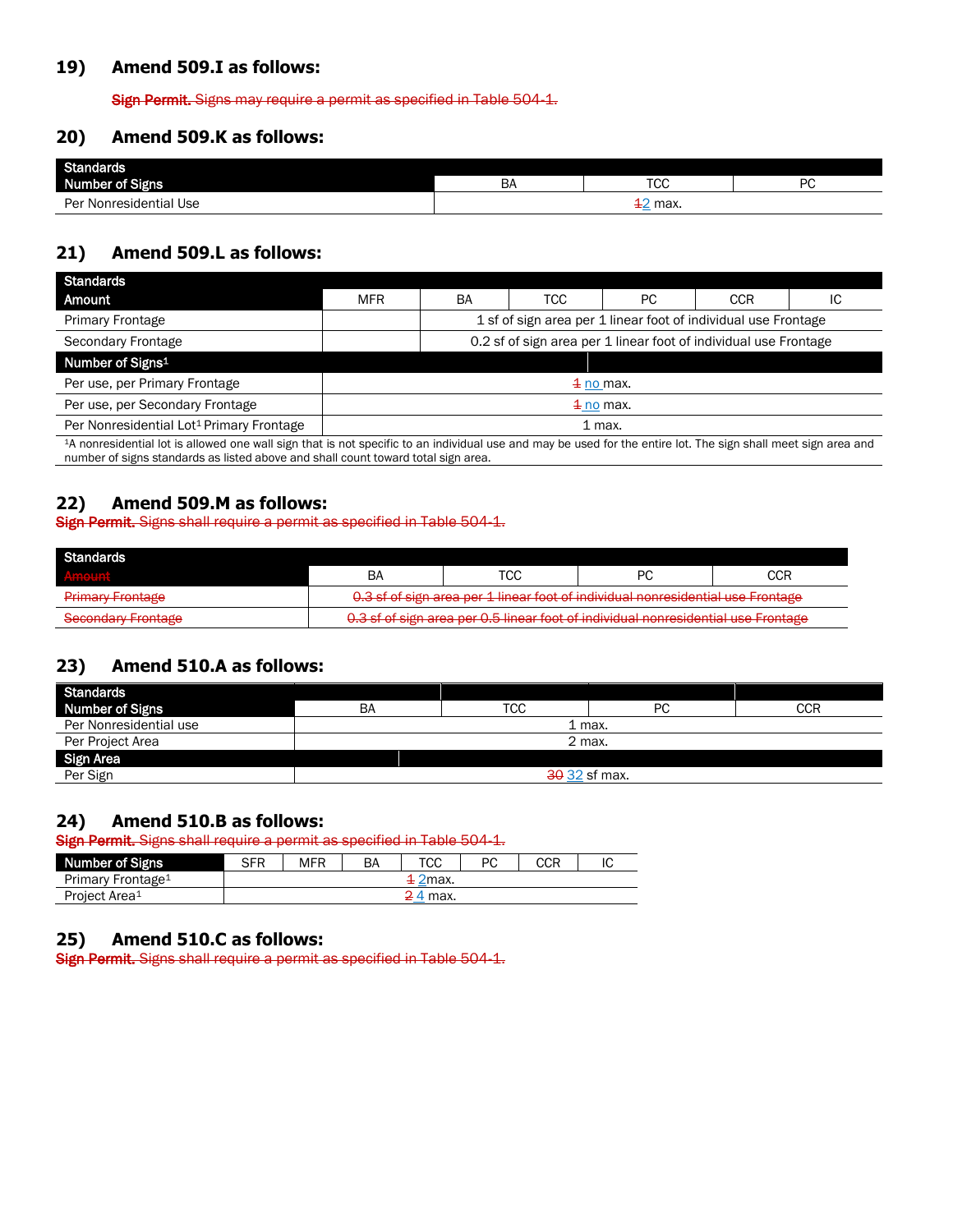# **26) Add Division 4 Incentives as follows:** DIVISION 4 INCENTIVES

## 511 Design Incentives

A sign plan is required for any sign, building, lot, or project area that utilizes design incentives.

## A. Sign Area Exclusion

The Director may allow additional sign structure or design elements to be excluded from sign area total if the sign meets all other requirements and if the structure or elements will meet one of the following criteria:

- 1. Be less than 30% of the total sign structure area or are minor in nature; or
- 2. Achieve better consistency with the character of the area or building; or
- 3. Improve the quality of the sign or;
- 4. Demonstrate innovation in sign technology or design, or
- 5. All nonconforming signs on the property will be brought into compliance or removed.

## B. Innovative Illumination

The Director may allow up to 20% additional sign area if the sign meets all other requirements and the lighting will meet at least two of the following criteria:

- 1. Bring a different or complementary style to the Context Area; or
- 2. Be consistent with the character of the area or building; or
- 3. Improve the quality of the sign or;
- 4. Demonstrate innovation in design; or
- 5. Demonstrate innovation in sign technology; or
- 6. All nonconforming signs are brought into compliance or removed.

## C. Premium Materials

The Director may allow up to 20% additional sign area if the sign meets all other requirements and the sign will meet at least two of the following criteria:

- 1. Premium materials are used for at least 80% of the sign and sign structure; or
- 2. Bring a different or complementary style to the Context Area; or
- 3. Be consistent with the character of the area or building; or
- 4. Demonstrate innovation in design; or
- 5. Demonstrate innovation in sign technology; or
- 6. All nonconforming signs are brought into compliance or removed

## D. Dimensional Letters or Channel Letters

The Director may allow up to 20% additional sign area if the sign meets all other requirements and the sign will meet at least two of the following criteria:

- 1. Bring a different or complementary style to the Context Area; or
- 2. Be consistent with the character of the area or building; or
- 3. Improve the quality of the sign or;
- 4. Demonstrate innovation in design; or
- 5. Demonstrate innovation in sign technology; or
- 6. All nonconforming signs are brought into compliance or removed.

## E. New Sign Exceeds Sign Height

When a new sign exceeds the maximum height based upon existing site conditions, the Director may allow a sign to be 9' tall as viewed from the primary frontage if the sign is consistent with the character of the area or building, meets all other requirements, and will meet one of the following criteria:

- 1. Premium materials are used for at least 80% of the sign and sign structure; or
- 2. Demonstrate innovation in design; or
- 3. Demonstrate innovation in sign technology; or
- 4. All nonconforming signs are brought into compliance or removed.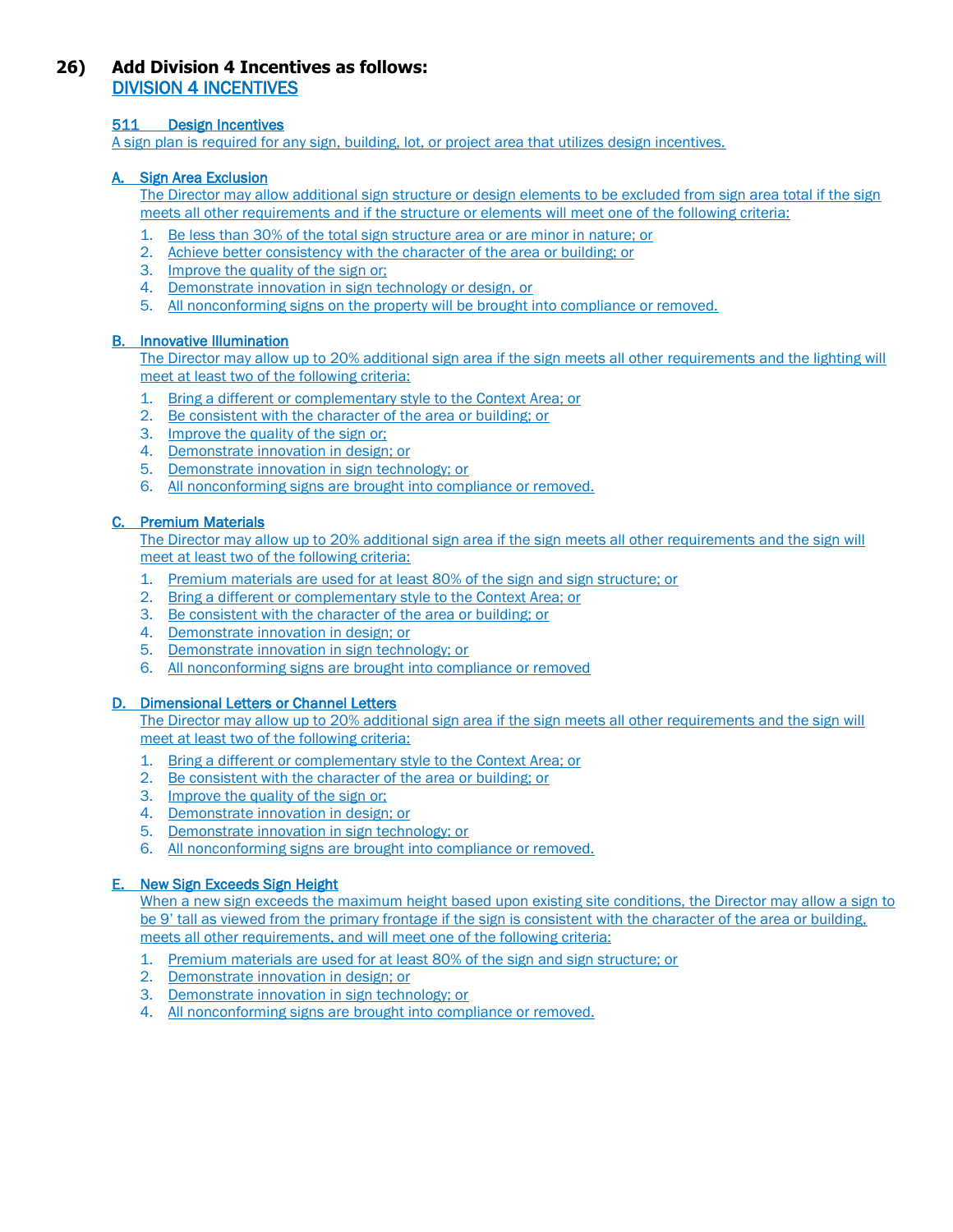# Exhibit B

## 506 RULES OF MEASUREMENT

## 506.A Sign Area

Sign area is the total area of sign copy as applied to any background and including any background with color, material, or texture differentiation. The structure supporting the sign shall be excluded from sign area measurement unless otherwise determined by the Director. Sign area shall be expressed as the sum of the geometrically computed shape or shapes encompassing separate individual letters, words, color differentiation, or graphic elements according to the following rules. Signs separated by six inches or more shall have separate sign areas.

## 1. Differentiated Background

Sign area shall include all copy, graphics, and the limits of any differentiated background that can be enclosed by no more than 12 connecting lines. straight lines connecting at 90 degree angles. See Figure 506-1.

## Figure 506-1. Sign Area, Differentiated Background



Differentiated Background



Figure 506-3. Irregular Sign Area

Sign Area Sign Frame

**SIGN** contained by frame

# 2. Framed Sign

The area measurement of a sign contained within a cabinet, border, or frame shall include the total area of the sign copy and the cabinet, border, or frame to the outer extent of the sign. See Figure 506-2.

## 3. Irregular Sign Area

The area measurement of a sign that includes individual letters shall be determined by encompassing all letters, shapes, and any differentiated background in a geometric form of no more than 12 connecting lines. straight lines connecting at 90 degree angles. See Figure 506-3. and Figure 506-4.

#### 9  $\frac{1}{1}$  sign <sup>3</sup> <sup>4</sup> <sup>5</sup>  $S<sub>19</sub>$ 10  $12$  11  $L$  etters  $Individual$ Sign Area

2

 $- - -$ 

12 straight connecting lines to measure sign

6





# 4. Sign Area for more than one sign

The total sign area for multiple signs includes sign frames and vertical and horizontal spacing between signs. See Figure 506-5.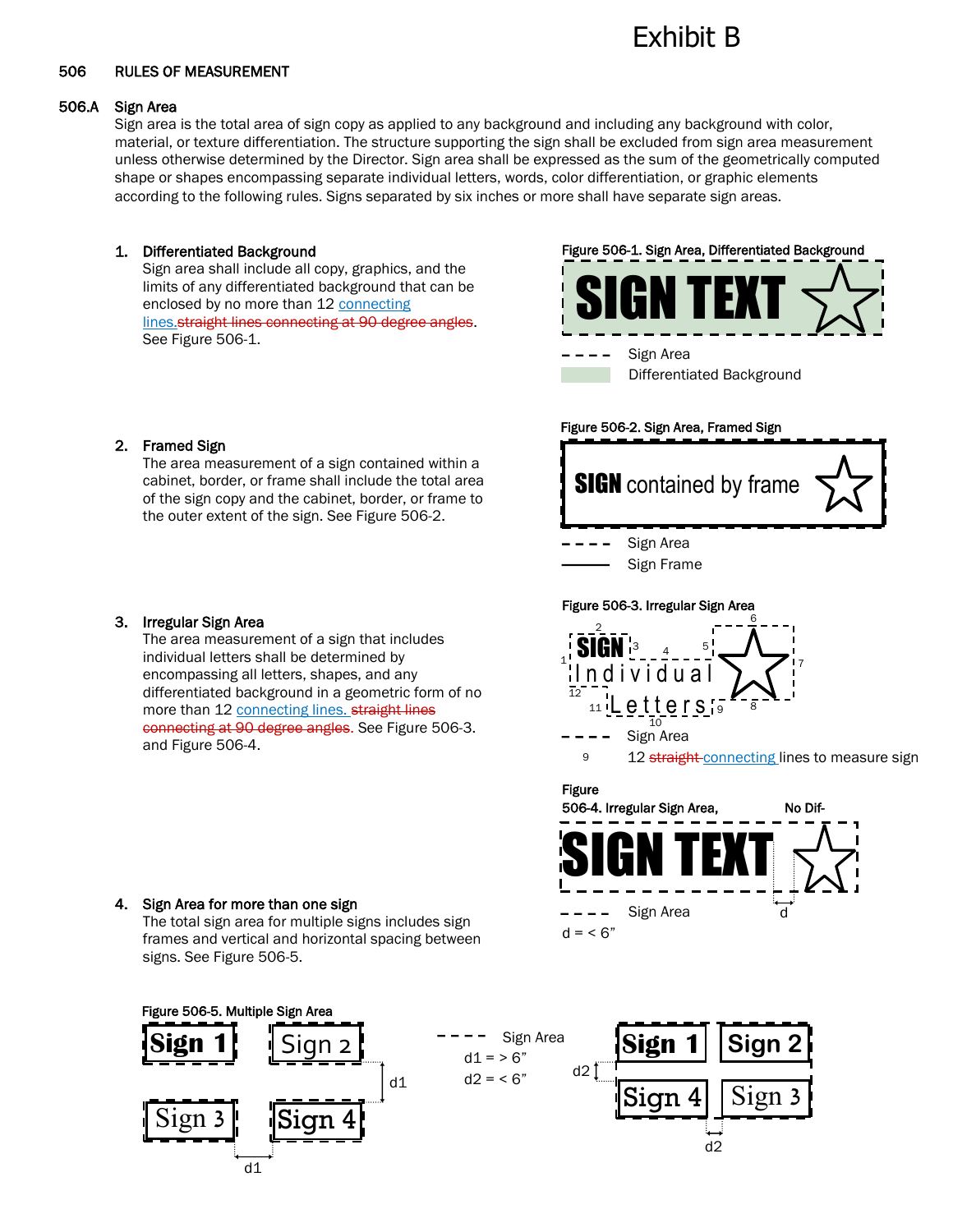## 5. Free Form Sign Area

The sign area of a Free Form Sign shall be the sum of two adjacent vertical faces, as seen at the same time from a viewer's perspective, of the smallest cube that can encompass the sign. See Figure 506-6.

*Area 1 + Area 2 = Free Form Sign Area*



## 6. Freestanding Sign Area

The sign area of a freestanding sign shall include the extent of sign copy and outer extent of any frame, excluding the poles and base. If copy is placed as a rider attached to the sign the additional area of copy and outer extent of any frame will be included in total sign area. See Figure 506-7, 506-8, and 506-9.

Figure 506-7. Freestanding Sign Area Figure 506-8. Freestanding Sign Area with rider

Figure 506-9. Yard Sign with rider



## 7. Parallel Faces.

The sign area of a sign that has two parallel faces shall be measured as one sign area.

## 8. Faces that are not parallel.

The sign area of a sign that has two or more faces that are not parallel, with an angle of greater than 45 degrees between the sign faces, shall be measured as two (or more) sign areas. The area of all sign faces shall be included in total sign area. See Figure 506-10. and Figure 506-11.

#### Figure 506-10. Faces that are not parallel, angle ≤ 45 degrees

Figure 506-11. Faces that are not parallel, angle  $\geq$  45 degrees

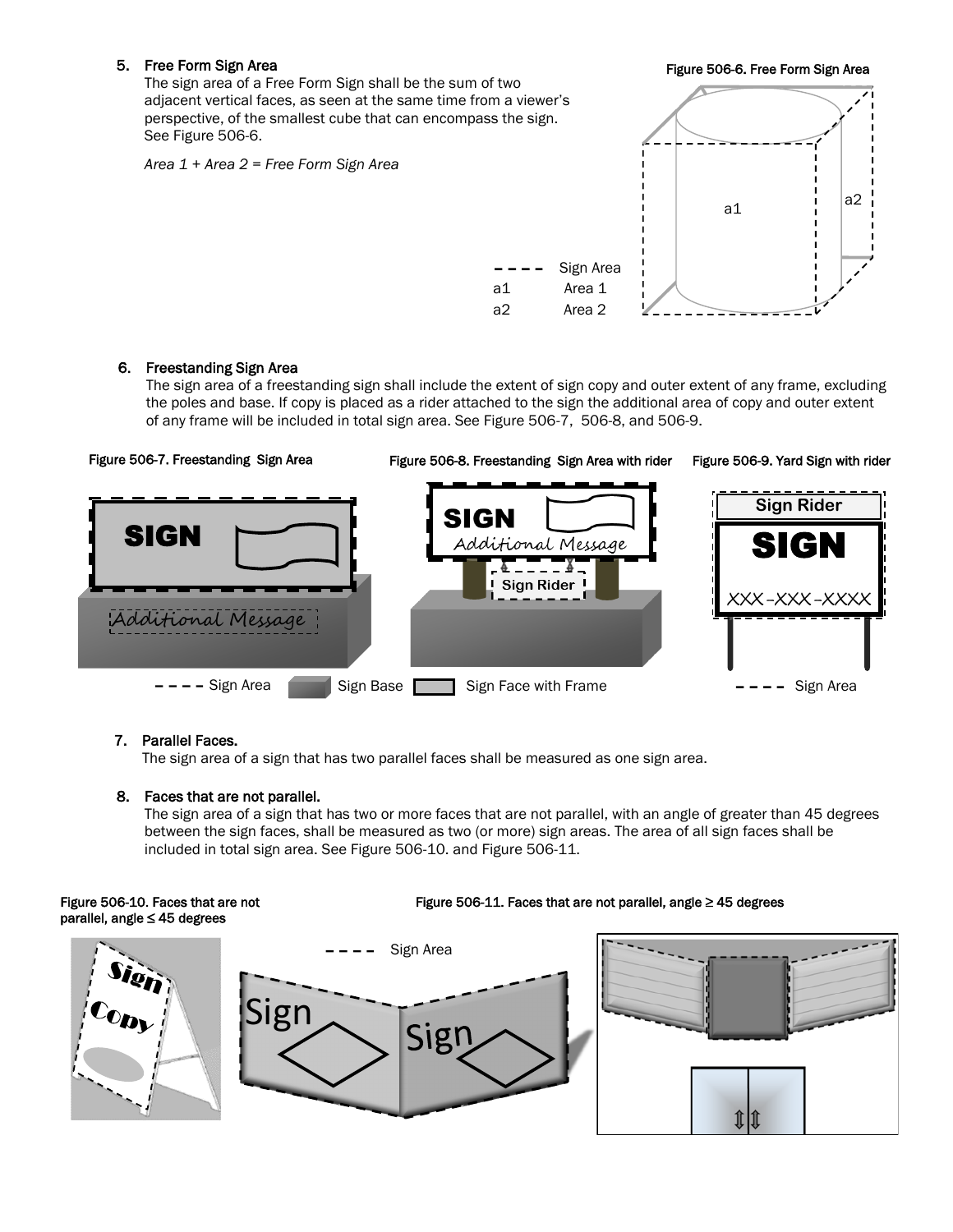## 9. Window Area

Window area shall be calculated as the area of glass within the structure surrounding the window. See Figure 506-12.

#### Figure 506-12. Window Sign Area within Window Area



### Figure 506-13. Window with more than one frame



## 10. Window with more than one frame.

If a window includes multiple areas or frames, the outer most frame will determine the extent of the Window Area. See Figure 506-13.

#### 11. Angled Windows

Windows that are angled at 90 degrees or greater, shall be separate windows for Window Area calculations.

## 12. Allowable Window Sign Area

Allowable window sign area shall be total window sign area of all window signs divided by window area. Allowable Window Sign Area is conveyed as a percent.

*Allowable Window Sign Area = Total Window Sign Area / Window Area*

## 506.B Sign Height

Sign height is the greatest distance, measured vertically plumb, between the elevation of any point on the sign and the existing grade directly below that point. See Figure 506-14.

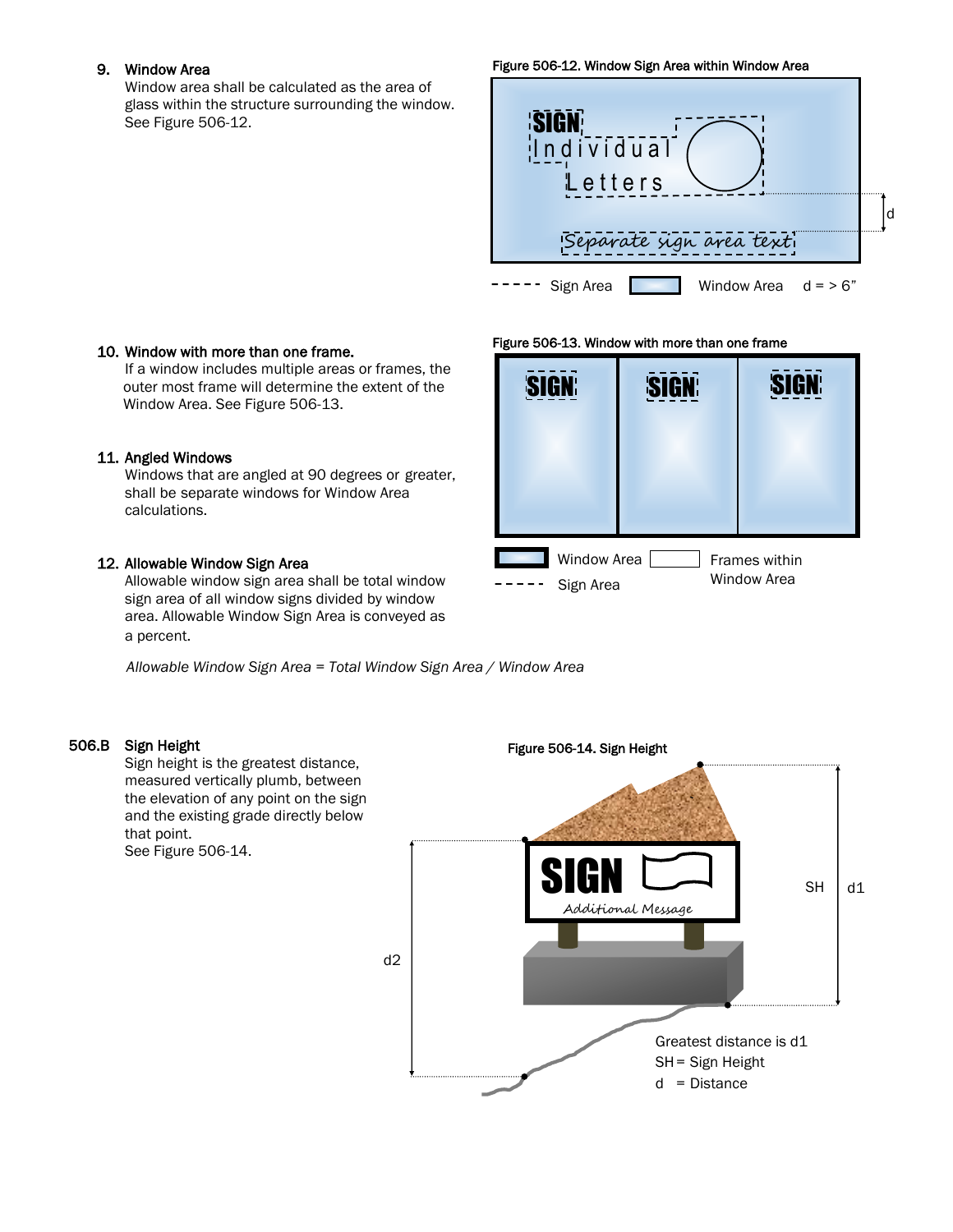# 506.C Frontage

For purposes of this Article, frontage shall be designated according to the following rules.

### 1. Primary Frontage

Primary frontage is:

- a. A Pedestrian-Active Building Frontage as defined and measured in accordance with Section 801 Rules of Designation and Measurement; or
- b. In the case of a use, lot, or project area without a principal building, the front lot line.

## 2. Secondary Frontage

Secondary frontage is frontage on an alley, access easement, drive aisle, private access, lower classified street, a Story that is not at Pedestrian Level, or other frontage that is not primary as determined by the Planning Director.

#### 3. Multiple Primary Frontages

If a use, lot, or project area has more than one pedestrian-active building frontage or front lot line, the frontage facing or abutting the higher classified street shall be designated the primary frontage. All other frontages shall be designated secondary frontage unless otherwise determined by the Planning Director.

#### 4. Uses Without Pedestrian-Active Building Frontage Area

If a use is located within a building but not within the building's Pedestrian-Active Building Frontage area, signage may be placed on a secondary frontage or on the primary frontage of the same building where the use is located, subject to all applicable standards. If the standards cannot be achieved, a Sign Plan is required.

### 5. Frontage Substitution

Signage allowed on a primary frontage may be placed on a secondary frontage, in lieu of the primary frontage, unless explicitly prohibited by this Article. Frontage substitution does not require an adjustment and shall be indicated on the Sign Permit.

### Figure 506-15. Sign Clearance, Sign Projection

### 506.D Sign Clearance

Sign clearance is the distance, measured vertically plumb, between the lowest point of the sign or sign structure and the existing grade directly below that point. See Figure 506-15.

#### 506.E Sign Projection

 Sign Projection is the distance measured horizontally from the face of a building to the outer extent of the sign structure. See Figure 506-15.



Existing Grade

c = Sign Clearance

p = Sign Projection

## 506.F Illuminance

Illuminance is the measure of the projection of light into surrounding space, such as light cast by a sign onto a property line or ground surface. Illuminance is measured in foot-candles. Illuminance is typically used to evaluate light trespass.

## 1. General Rules

- a. Illuminance shall be measured in all directions. using the measurement distance formula indicated in Table 506-1.
- b. Foot-candle measurement shall be taken with ambient light only and then with the sign illuminated.
- c. Illuminance shall be measured with an illuminance meter.
- d. Illuminance shall be measured for all points of illumination at the measurement distance.
- d. Illuminance shall be measured in all directions.